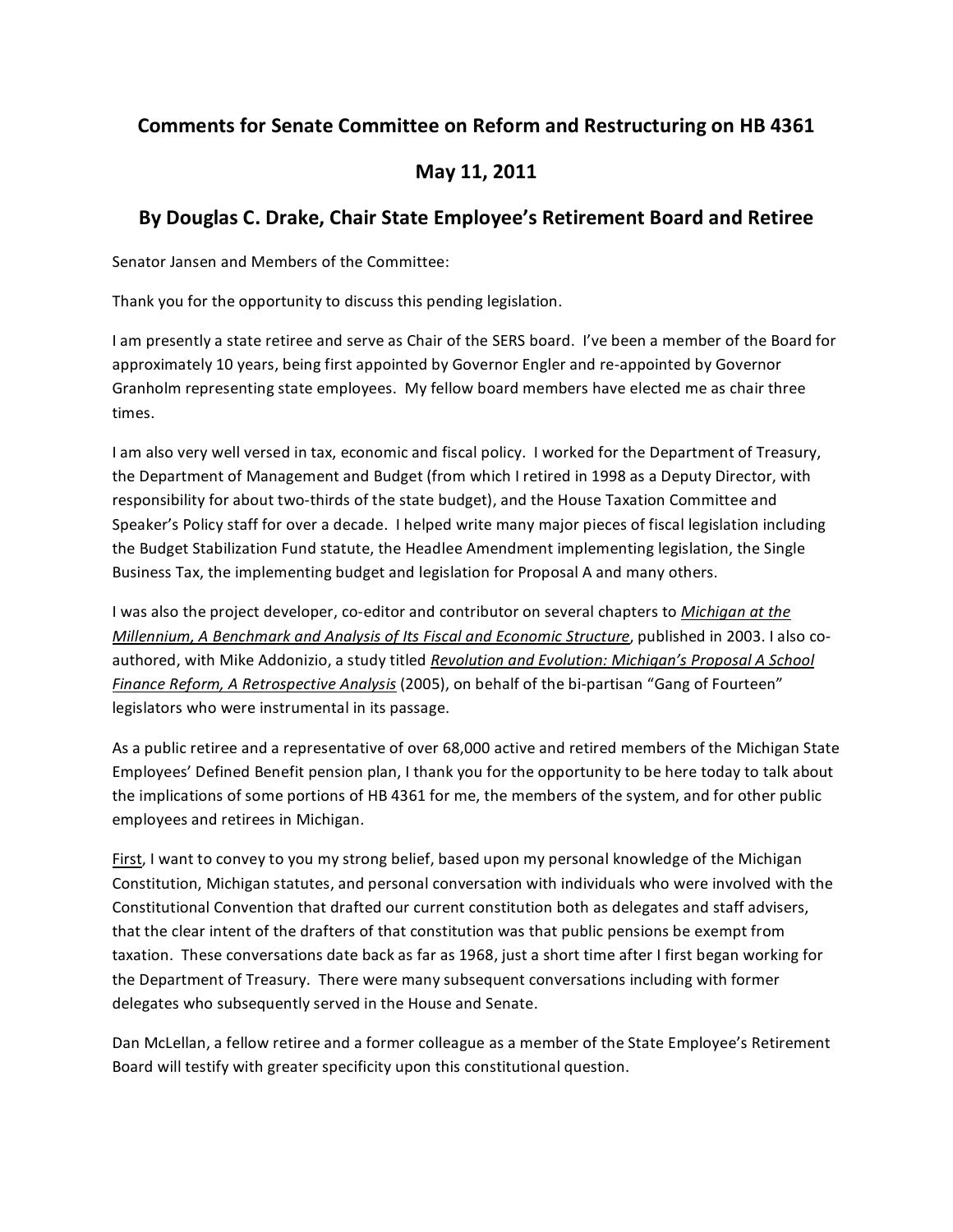Second, I can also personally testify that subsequent legislators and Governors were so convinced of the constitutional basis for the exemption of public employee pensions from taxation that their response to subsequent policy discussions about the relative equity of treatment of different retirees and different sources of retirement income was not to try to abolish the public employee exemption, which they firmly believed was constitutionally protected, but to create tax policy equity by exempting other sources of retirement income such as private pensions, 401 K's and dividend and interest income from other sources. That is how Michigan leaders, of both parties, led us to the admittedly complex, but approximate equity of the current treatment of retirement income that Governor Snyder and a majority of your colleagues in the House now propose to end.

Third, as someone knowledgeable in tax policy and economics at the state level, I can also tell you that based upon that knowledge and experience, the business tax cut proposed by Governor Snyder and approved by the House that is to be financed by the combination of elimination of tax breaks for the poor (EITC), and the elderly (retirement income), likely will not create a single job in Michigan.

Our economic future rests for the foreseeable future, as it has for nearly a century, on the prospects of the domestic automobile industry. The current signs of job growth in Michigan are clearly attributable to improvement in that industry that is occurring WITHOUT these additional tax cuts.

Even if you go back only as far as Public Act 198 of 1974, known widely as the Plant Rehabilitation and Industrial Facilities Act, which was enacted into law shortly after I joined Speaker Bill Ryan's policy staff, Michigan's main strategy for business development has been to cut business taxes. If it worked at all over the subsequent 35 plus years, it has worked only to slow the decline of the domestic auto industry in the face of increasing global competition. It has not significantly diversified our economy.

I submit to you that a far better investment strategy will be to maximize Michigan's investment in educating our citizens and building and rebuilding our infrastructure. Frankly, tax levels in Michigan are at historic LOWS, despite rhetoric to the contrary. Investing more tax dollars in education and infrastructure is a very viable policy option.

Fourth, I think it is important that you are aware of the scope of the impact of the proposal before you relative to both public and private retirees in Michigan.

Let me share my personal example, and also illustrate for you the numbers of people who will be negatively impacted by HB 4361.

I retired as part of a state "early out" program in Fiscal 1998, leaving in January of that year, at the age of 57, and I won't turn 65 until this summer. If you served in the Legislature during the last session, you were involved in enacting legislation for yet another state "early out" that encouraged over 4,800 state employees to leave earlier than what might have been their normal retirement date. Some were at or near 65, many were in their mid to late 50's and thus expecting that they might need to wait as long as 5 to 10 years before they were also eligible to draw Social Security or access 401(k)s or other sources of retirement income.